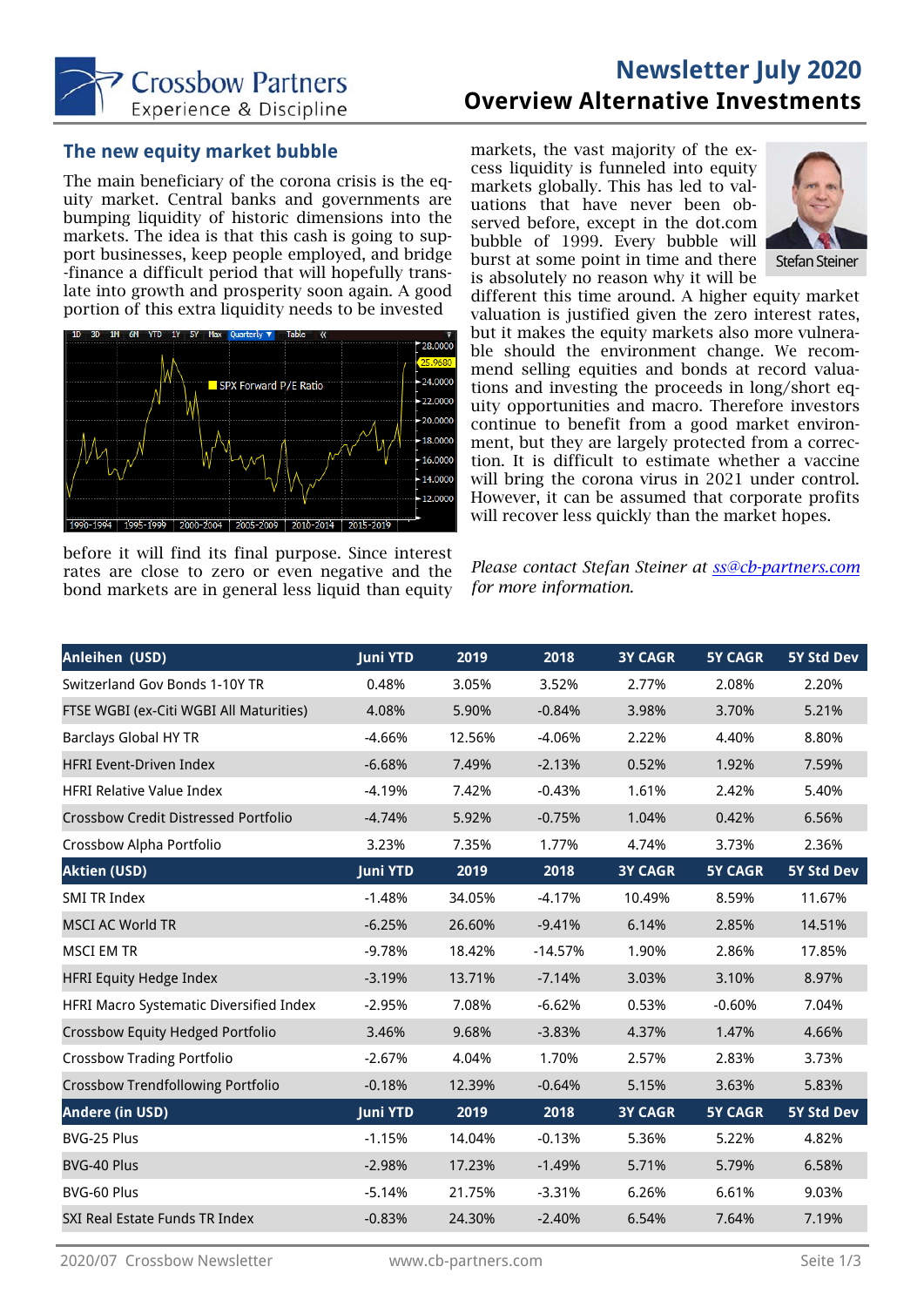

## **Newsletter July 2020 News from Our Fund Managers**

## **Baptism of Fire for ESG Investing**

Sustainable investing has moved from a fringe concept to mainstream over the last few years. Yet critics still doubt that ESG-driven portfolios can provide better risk-adjusted returns to investors. Sustainable investing is under special surveillance. The test case for ESG occurred in March when financial markets were gripped by a dual shock both the COVID-19 pandemic and the collapse of the oil price. And, although it is still early days, ESG has so far passed the COVID challenge with flying colours. Many Funds with an ESG bias did not only outperform their peers, but, what is more,



ata compiled April 10, 2020.<br>halysis limited to select U.S. equity ESG exchange-traded funds and mutual funds, with more than \$250 million in assets under<br>gagagement including all share classes. you university converted and all share classes.<br>agement including all share classes.<br>ce: S&P Global Market Intelligence

they even managed to attract additional cash. According to CNBC, "global sustainable funds saw inflows of \$45.7 billion, while the broader fund



#### universe had an outflow of \$384.7 billion" in Q1.

ESG investing grows in popularity. More recent developments have only enhanced the appeal. Most ESG funds were not invested in the oil and gas industry when oil prices collapsed in spring and many also steered clear of the Wirecard fraud case - on the back of both poor transparency and corporate governance. ESG investing can indeed provide better risk-adjusted returns. For ESG investors, climate change is real and an issue that needs to be addressed. At the same time, the COVID crisis has highlighted that companies with strong ESG characteristics have often weathered the COVID crisis better than their peers.



The outlook for sustainable investing looks bright. One key reason is the recently launched "European Green Deal". It sets out the EU Commissions strategy for environmentally and socially sustainable economic growth, with the overarching goal to make Europe climate-neutral in 2050. The taxonomy that the EU Commission proposes has the potential to re-define sustainable investing.

### **Crossbow ESG Portfolio**

Today, the ESG offering is largely predicated on the long-only ESG fund universe. Yet Crossbow seeks to offer its clients a differentiated ESG portfolio with robust risk-adjusted returns. Portfolio funds can invest in ESG "champions" and go short ESG "offenders". We have curated an equal-weighted portfolio of ten experienced fund managers with a credible ESG approach.





BM1: MSCI World ESG Index | BM2: HFRI Equity Hedge (Total) Index

The portfolio held up well in 1H 2020 and outperformed both the MSCI World ESG Index and the relevant hedge fund benchmarks. Thus, investors have the opportunity to diversify their long-only ESG bucket with an optimised risk-return portfolio that protects the downside and captures a significant part of the upside. We will present the findings at our next ESG event in September.

*For more information please contact Franz Odermatt at fo@cb-partners.com .*